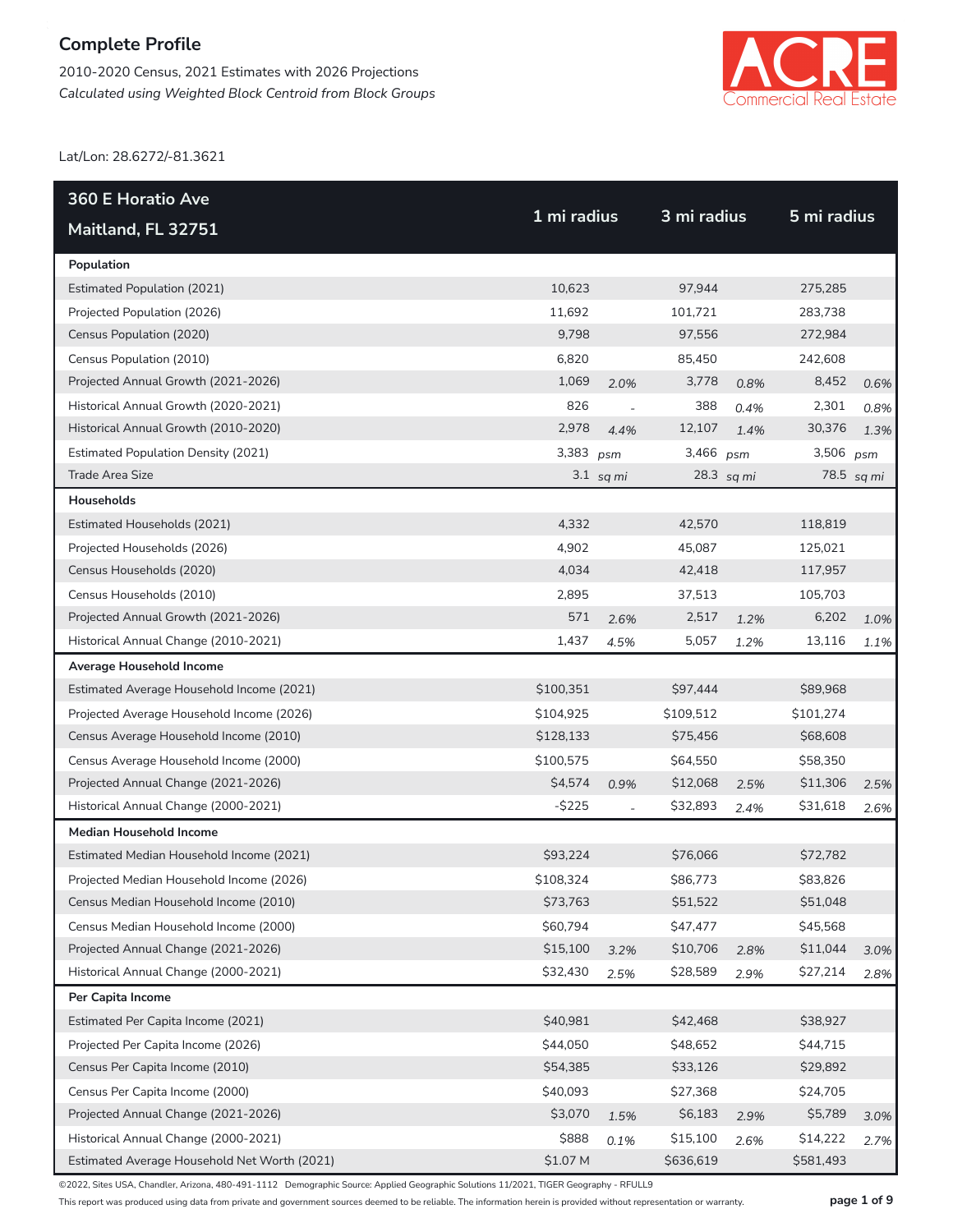2010-2020 Census, 2021 Estimates with 2026 Projections *Calculated using Weighted Block Centroid from Block Groups*



Lat/Lon: 28.6272/-81.3621

| <b>360 E Horatio Ave</b>                      | 1 mi radius |             |              | 3 mi radius              |               |             |  |  |
|-----------------------------------------------|-------------|-------------|--------------|--------------------------|---------------|-------------|--|--|
| Maitland, FL 32751                            |             |             |              |                          | 5 mi radius   |             |  |  |
| <b>Race and Ethnicity</b>                     |             |             |              |                          |               |             |  |  |
| Total Population (2021)                       | 10,623      |             | 97,944       |                          | 275,285       |             |  |  |
| White (2021)                                  |             | 7,559 71.2% | 58,832 60.1% |                          | 164,751 59.8% |             |  |  |
| Black or African American (2021)              | 1,180       | 11.1%       | 14,614 14.9% |                          | 37,555 13.6%  |             |  |  |
| American Indian or Alaska Native (2021)       | 17          | 0.2%        | 327          | 0.3%                     | 1,015         | 0.4%        |  |  |
| Asian (2021)                                  | 307         | 2.9%        | 4,426        | 4.5%                     | 12,400        | 4.5%        |  |  |
| Hawaiian or Pacific Islander (2021)           | 9           | $\sim$      | 65           |                          | 192           |             |  |  |
| Other Race (2021)                             | 342         | 3.2%        | 6,287        | 6.4%                     | 18,944        | 6.9%        |  |  |
| Two or More Races (2021)                      | 1,209       | 11.4%       | 13,392 13.7% |                          | 40,429        | 14.7%       |  |  |
| Population < 18 (2021)                        |             | 2,239 21.1% |              | 17,700 18.1%             | 50,335 18.3%  |             |  |  |
| White Not Hispanic                            |             | 1,315 58.7% |              | 7,346 41.5%              | 20,532 40.8%  |             |  |  |
| <b>Black or African American</b>              |             | 298 13.3%   |              | 3,441 19.4%              |               | 8,996 17.9% |  |  |
| Asian                                         | 71          | 3.2%        | 617          | 3.5%                     | 2,037         | 4.0%        |  |  |
| Other Race Not Hispanic                       | 165         | 7.4%        | 1,568        | 8.9%                     | 4,553         | 9.0%        |  |  |
| Hispanic                                      |             | 390 17.4%   | 4,728        | 26.7%                    | 14,217        | 28.2%       |  |  |
| Not Hispanic or Latino Population (2021)      |             | 9,019 84.9% | 76,823 78.4% |                          | 210,918 76.6% |             |  |  |
| Not Hispanic White                            |             | 7,097 78.7% | 53,793 70.0% |                          | 149,015       | 70.7%       |  |  |
| Not Hispanic Black or African American        |             | 1,092 12.1% | 13,725 17.9% |                          | 35,217 16.7%  |             |  |  |
| Not Hispanic American Indian or Alaska Native | 5           |             | 154          | 0.2%                     | 437           | 0.2%        |  |  |
| Not Hispanic Asian                            | 295         | 3.3%        | 4,237        | 5.5%                     | 11,946        | 5.7%        |  |  |
| Not Hispanic Hawaiian or Pacific Islander     | 3           |             | 40           | $\overline{\phantom{a}}$ | 130           |             |  |  |
| Not Hispanic Other Race                       | 82          | 0.9%        | 763          | 1.0%                     | 2,106         | 1.0%        |  |  |
| Not Hispanic Two or More Races                | 447         | 5.0%        | 4,110        | 5.4%                     | 12,068        | 5.7%        |  |  |
| Hispanic or Latino Population (2021)          |             | 1,605 15.1% | 21,121 21.6% |                          | 64,367 23.4%  |             |  |  |
| Hispanic White                                | 462         | 28.8%       | 5,039        | 23.9%                    | 15,736        | 24.4%       |  |  |
| Hispanic Black or African American            | 88          | 5.5%        | 889          | 4.2%                     | 2,338         | 3.6%        |  |  |
| Hispanic American Indian or Alaska Native     | 12          | 0.7%        | 173          | 0.8%                     | 578           | 0.9%        |  |  |
| Hispanic Asian                                | 13          | 0.8%        | 189          | 0.9%                     | 455           | 0.7%        |  |  |
| Hispanic Hawaiian or Pacific Islander         | 6           | 0.4%        | 24           | 0.1%                     | 62            |             |  |  |
| Hispanic Other Race                           | 261         | 16.3%       |              | 5,524 26.2%              | 16,838 26.2%  |             |  |  |
| Hispanic Two or More Races                    | 762         | 47.5%       |              | 9,282 43.9%              | 28,361 44.1%  |             |  |  |
| Not Hispanic or Latino Population (2020)      |             | 8,430 86.0% |              | 77,147 79.1%             | 210,666 77.2% |             |  |  |
| Hispanic or Latino Population (2020)          | 1,368       | 14.0%       | 20,410 20.9% |                          | 62,319 22.8%  |             |  |  |
| Not Hispanic or Latino Population (2010)      |             | 6,285 92.2% |              | 72,412 84.7%             | 201,380 83.0% |             |  |  |
| Hispanic or Latino Population (2010)          | 535         | 7.8%        | 13,038 15.3% |                          | 41,228        | 17.0%       |  |  |
| Not Hispanic or Latino Population (2026)      | 9,910       | 84.8%       |              | 79,649 78.3%             | 217,067 76.5% |             |  |  |
| Hispanic or Latino Population (2026)          | 1,783       | 15.2%       | 22,073 21.7% |                          | 66,671 23.5%  |             |  |  |
| Projected Annual Growth (2021-2026)           | 178         | 2.2%        | 952          | 0.9%                     | 2,303         | 0.7%        |  |  |
| Historical Annual Growth (2010-2020)          | 833         | 15.6%       | 7,372        | 5.7%                     | 21,091        | 5.1%        |  |  |

©2022, Sites USA, Chandler, Arizona, 480-491-1112 Demographic Source: Applied Geographic Solutions 11/2021, TIGER Geography - RFULL9

This report was produced using data from private and government sources deemed to be reliable. The information herein is provided without representation or warranty. **page 2 of 9**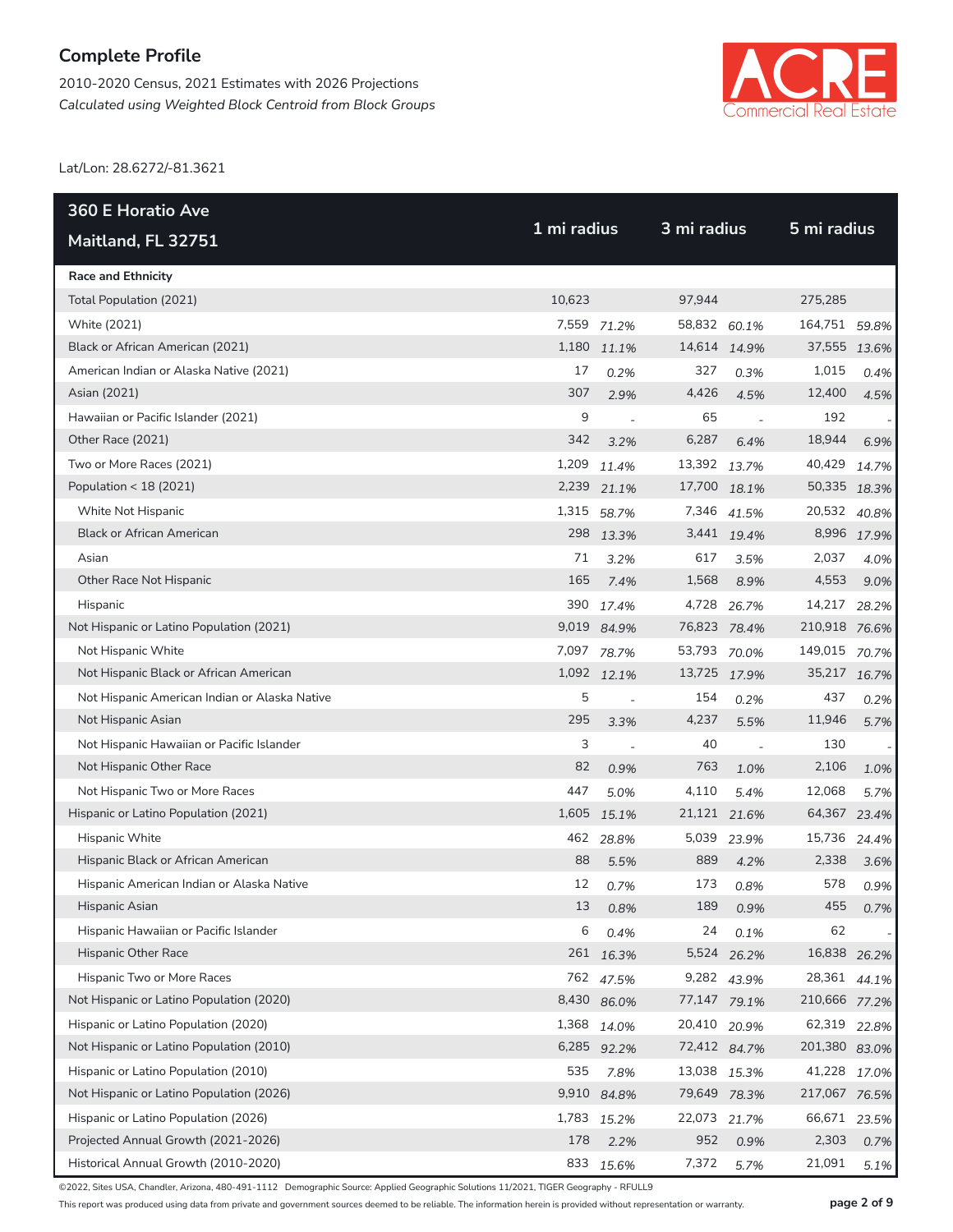2010-2020 Census, 2021 Estimates with 2026 Projections *Calculated using Weighted Block Centroid from Block Groups*



Lat/Lon: 28.6272/-81.3621

| <b>360 E Horatio Ave</b>                 |            |                  | 3 mi radius    |              | 5 mi radius     |              |
|------------------------------------------|------------|------------------|----------------|--------------|-----------------|--------------|
| Maitland, FL 32751                       |            | 1 mi radius      |                |              |                 |              |
| <b>Total Age Distribution (2021)</b>     |            |                  |                |              |                 |              |
| <b>Total Population</b>                  | 10,623     |                  | 97,944         |              | 275,285         |              |
| Age Under 5 Years                        | 457        | 4.3%             | 4,868          | 5.0%         | 14,417          | 5.2%         |
| Age 5 to 9 Years                         | 678        | 6.4%             | 5,168          | 5.3%         | 14,261          | 5.2%         |
| Age 10 to 14 Years                       | 733        | 6.9%             | 4,937          | 5.0%         | 13,889          | 5.0%         |
| Age 15 to 19 Years                       | 591        | 5.6%             | 5,086          | 5.2%         | 14,392          | 5.2%         |
| Age 20 to 24 Years                       | 367        | 3.5%             | 6,026          | 6.2%         | 17,622          | 6.4%         |
| Age 25 to 29 Years                       | 570        | 5.4%             | 8,078          | 8.2%         | 23,870          | 8.7%         |
| Age 30 to 34 Years                       | 560        | 5.3%             | 7,227          | 7.4%         | 22,466          | 8.2%         |
| Age 35 to 39 Years                       | 631        | 5.9%             | 6,314          | 6.4%         | 19,434          | 7.1%         |
| Age 40 to 44 Years                       | 702        | 6.6%             | 6,191          | 6.3%         | 17,652          | 6.4%         |
| Age 45 to 49 Years                       | 769        | 7.2%             | 5,924          | 6.0%         | 16,612          | 6.0%         |
| Age 50 to 54 Years                       | 832        | 7.8%             | 6,390          | 6.5%         | 17,466          | 6.3%         |
| Age 55 to 59 Years                       | 834        | 7.9%             | 6,508          | 6.6%         | 18,015          | 6.5%         |
| Age 60 to 64 Years                       | 771        | 7.3%             | 6,239          | 6.4%         | 16,641          | 6.0%         |
| Age 65 to 69 Years                       | 614        | 5.8%             | 5,382          | 5.5%         | 14,202          | 5.2%         |
| Age 70 to 74 Years                       | 473        | 4.5%             | 4,850          | 5.0%         | 12,522          | 4.5%         |
| Age 75 to 79 Years                       | 421        | 4.0%             | 3,537          | 3.6%         | 8,856           | 3.2%         |
| Age 80 to 84 Years                       | 252        | 2.4%             | 2,433          | 2.5%         | 5,980           | 2.2%         |
| Age 85 Years or Over                     | 368        | 3.5%             | 2,784          | 2.8%         | 6,989           | 2.5%         |
| Median Age                               | 43.9       |                  | 40.6           |              | 39.1            |              |
| Age 19 Years or Less                     |            | 2,459 23.1%      | 20,060 20.5%   |              | 56,958 20.7%    |              |
| Age 20 to 64 Years                       |            | 6,036 56.8%      | 58,899 60.1%   |              | 169,778 61.7%   |              |
| Age 65 Years or Over                     |            | 2,128 20.0%      | 18,986 19.4%   |              | 48,549 17.6%    |              |
| Female Age Distribution (2021)           |            |                  |                |              |                 |              |
| Female Population                        |            | 5,459 51.4%      | 50,820         | 51.9%        | 141,224 51.3%   |              |
| Age Under 5 Years                        | 225        | 4.1%             | 2,417          | 4.8%         | 7,168           | 5.1%         |
| Age 5 to 9 Years                         | 322        | 5.9%             | 2,528          | 5.0%         | 6,978           | 4.9%         |
| Age 10 to 14 Years                       | 357        | 6.5%             | 2,316          | 4.6%         | 6,664           | 4.7%         |
| Age 15 to 19 Years                       | 292<br>159 | 5.4%             | 2,563          | 5.0%         | 6,858           | 4.9%         |
| Age 20 to 24 Years                       | 304        | 2.9%             | 3,057          | 6.0%         | 8,520<br>11,958 | 6.0%         |
| Age 25 to 29 Years<br>Age 30 to 34 Years | 264        | 5.6%<br>4.8%     | 4,093<br>3,562 | 8.1%<br>7.0% | 11,079          | 8.5%<br>7.8% |
|                                          |            |                  |                |              | 9,557           | 6.8%         |
| Age 35 to 39 Years<br>Age 40 to 44 Years | 368        | 342 6.3%<br>6.7% | 3,119<br>3,097 | 6.1%<br>6.1% | 8,796           | 6.2%         |
| Age 45 to 49 Years                       | 400        | 7.3%             | 2,938          | 5.8%         | 8,301           | 5.9%         |
| Age 50 to 54 Years                       | 389        | 7.1%             | 3,269          | 6.4%         | 8,944           | 6.3%         |
| Age 55 to 59 Years                       | 449        | 8.2%             | 3,530          | 6.9%         | 9,585           | 6.8%         |
| Age 60 to 64 Years                       | 395        | 7.2%             | 3,290          | 6.5%         | 8,777           | 6.2%         |
| Age 65 to 69 Years                       | 310        | 5.7%             | 2,889          | 5.7%         | 7,673           | 5.4%         |
| Age 70 to 74 Years                       | 250        | 4.6%             | 2,665          | 5.2%         | 6,968           | 4.9%         |
| Age 75 to 79 Years                       | 241        | 4.4%             | 2,085          | 4.1%         | 5,101           | 3.6%         |
| Age 80 to 84 Years                       | 147        | 2.7%             | 1,488          | 2.9%         | 3,622           | 2.6%         |
| Age 85 Years or Over                     | 244        | 4.5%             | 1,914          | 3.8%         | 4,675           | 3.3%         |
| Female Median Age                        | 45.3       |                  | 42.3           |              | 40.8            |              |
| Age 19 Years or Less                     |            | 1,197 21.9%      |                | 9,825 19.3%  | 27,668 19.6%    |              |
| Age 20 to 64 Years                       |            | 3,070 56.2%      | 29,954         | 58.9%        | 85,516 60.6%    |              |
| Age 65 Years or Over                     |            | 1,193 21.8%      | 11,041 21.7%   |              | 28,040 19.9%    |              |

©2022, Sites USA, Chandler, Arizona, 480-491-1112 Demographic Source: Applied Geographic Solutions 11/2021, TIGER Geography - RFULL9

This report was produced using data from private and government sources deemed to be reliable. The information herein is provided without representation or warranty. **page 3 of 9**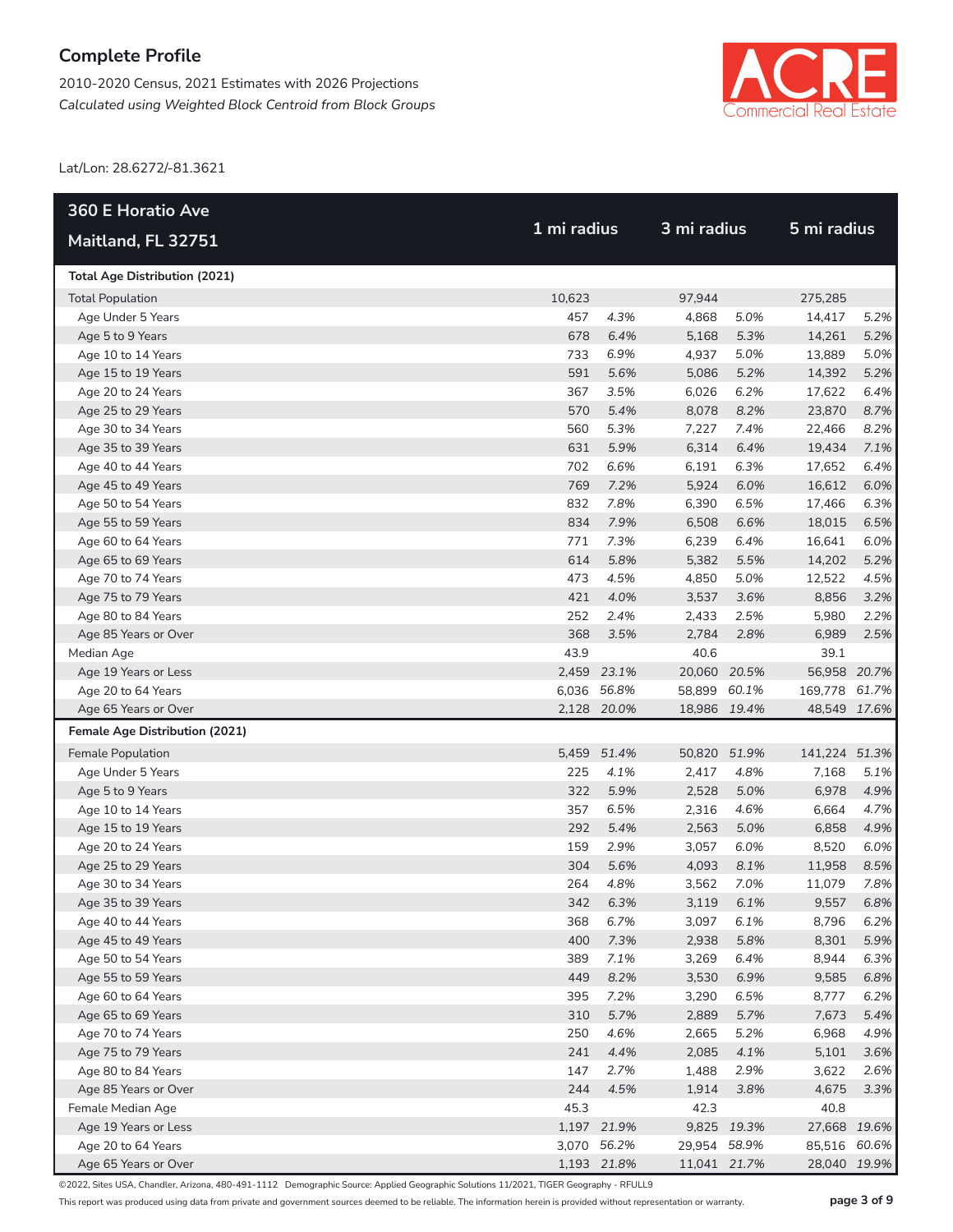2010-2020 Census, 2021 Estimates with 2026 Projections *Calculated using Weighted Block Centroid from Block Groups*



Lat/Lon: 28.6272/-81.3621

| <b>360 E Horatio Ave</b>     |             |             |              |             | 5 mi radius   |              |  |
|------------------------------|-------------|-------------|--------------|-------------|---------------|--------------|--|
| Maitland, FL 32751           | 1 mi radius |             |              | 3 mi radius |               |              |  |
| Male Age Distribution (2021) |             |             |              |             |               |              |  |
| Male Population              |             | 5,164 48.6% | 47,123 48.1% |             | 134,061 48.7% |              |  |
| Age Under 5 Years            | 231         | 4.5%        | 2,451        | 5.2%        | 7,249         | 5.4%         |  |
| Age 5 to 9 Years             | 356         | 6.9%        | 2,640        | 5.6%        | 7,283         | 5.4%         |  |
| Age 10 to 14 Years           | 376         | 7.3%        | 2,621        | 5.6%        | 7,225         | 5.4%         |  |
| Age 15 to 19 Years           | 299         | 5.8%        | 2,523        | 5.4%        | 7,534         | 5.6%         |  |
| Age 20 to 24 Years           | 208         | 4.0%        | 2,969        | 6.3%        | 9,101         | 6.8%         |  |
| Age 25 to 29 Years           | 266         | 5.1%        | 3,986        | 8.5%        | 11,912        | 8.9%         |  |
| Age 30 to 34 Years           | 296         | 5.7%        | 3,665        | 7.8%        | 11,387        | 8.5%         |  |
| Age 35 to 39 Years           | 289         | 5.6%        | 3,195        | 6.8%        | 9,877         | 7.4%         |  |
| Age 40 to 44 Years           | 335         | 6.5%        | 3,095        | 6.6%        | 8,856         | 6.6%         |  |
| Age 45 to 49 Years           | 369         | 7.1%        | 2,986        | 6.3%        | 8,311         | 6.2%         |  |
| Age 50 to 54 Years           | 443         | 8.6%        | 3,121        | 6.6%        | 8,523         | 6.4%         |  |
| Age 55 to 59 Years           | 385         | 7.5%        | 2,978        | 6.3%        | 8,430         | 6.3%         |  |
| Age 60 to 64 Years           | 376         | 7.3%        | 2,949        | 6.3%        | 7,864         | 5.9%         |  |
| Age 65 to 69 Years           | 304         | 5.9%        | 2,493        | 5.3%        | 6,529         | 4.9%         |  |
| Age 70 to 74 Years           | 223         | 4.3%        | 2,185        | 4.6%        | 5,554         | 4.1%         |  |
| Age 75 to 79 Years           | 180         | 3.5%        | 1,451        | 3.1%        | 3,755         | 2.8%         |  |
| Age 80 to 84 Years           | 105         | 2.0%        | 945          | 2.0%        | 2,358         | 1.8%         |  |
| Age 85 Years or Over         | 124         | 2.4%        | 870          | 1.8%        | 2,313         | 1.7%         |  |
| Male Median Age              | 42.6        |             | 38.9         |             | 37.4          |              |  |
| Age 19 Years or Less         |             | 1,262 24.4% | 10,234 21.7% |             | 29,290 21.8%  |              |  |
| Age 20 to 64 Years           |             | 2,966 57.4% | 28,944 61.4% |             | 84,261 62.9%  |              |  |
| Age 65 Years or Over         |             | 935 18.1%   |              | 7,945 16.9% |               | 20,510 15.3% |  |
| Males per 100 Females (2021) |             |             |              |             |               |              |  |
| <b>Overall Comparison</b>    | 95          |             | 93           |             | 95            |              |  |
| Age Under 5 Years            |             | 103 50.7%   |              | 101 50.3%   |               | 101 50.3%    |  |
| Age 5 to 9 Years             |             | 111 52.5%   |              | 104 51.1%   |               | 104 51.1%    |  |
| Age 10 to 14 Years           |             | 105 51.3%   |              | 113 53.1%   |               | 108 52.0%    |  |
| Age 15 to 19 Years           |             | 102 50.6%   |              | 98 49.6%    |               | 110 52.3%    |  |
| Age 20 to 24 Years           |             | 131 56.7%   |              | 97 49.3%    |               | 107 51.6%    |  |
| Age 25 to 29 Years           |             | 87 46.6%    |              | 97 49.3%    |               | 100 49.9%    |  |
| Age 30 to 34 Years           |             | 112 52.9%   |              | 103 50.7%   |               | 103 50.7%    |  |
| Age 35 to 39 Years           |             | 84 45.8%    |              | 102 50.6%   |               | 103 50.8%    |  |
| Age 40 to 44 Years           |             | 91 47.7%    |              | 100 50.0%   |               | 101 50.2%    |  |
| Age 45 to 49 Years           |             | 92 48.0%    |              | 102 50.4%   |               | 100 50.0%    |  |
| Age 50 to 54 Years           |             | 114 53.2%   |              | 95 48.8%    |               | 95 48.8%     |  |
| Age 55 to 59 Years           |             | 86 46.2%    |              | 84 45.8%    |               | 88 46.8%     |  |
| Age 60 to 64 Years           |             | 95 48.7%    |              | 90 47.3%    |               | 90 47.3%     |  |
| Age 65 to 69 Years           |             | 98 49.4%    |              | 86 46.3%    |               | 85 46.0%     |  |
| Age 70 to 74 Years           |             | 89 47.1%    |              | 82 45.1%    |               | 80 44.4%     |  |
| Age 75 to 79 Years           |             | 75 42.8%    |              | 70 41.0%    |               | 74 42.4%     |  |
| Age 80 to 84 Years           |             | 71 41.6%    |              | 64 38.9%    |               | 65 39.4%     |  |
| Age 85 Years or Over         |             | 51 33.6%    |              | 45 31.3%    |               | 49 33.1%     |  |
| Age 19 Years or Less         |             | 105 51.3%   |              | 104 51.0%   |               | 106 51.4%    |  |
| Age 20 to 39 Years           |             | 99 49.8%    |              | 100 50.0%   |               | 103 50.7%    |  |
| Age 40 to 64 Years           |             | 95 48.8%    |              | 94 48.4%    |               | 95 48.6%     |  |
| Age 65 Years or Over         |             | 78 44.0%    |              | 72 41.8%    |               | 73 42.2%     |  |

©2022, Sites USA, Chandler, Arizona, 480-491-1112 Demographic Source: Applied Geographic Solutions 11/2021, TIGER Geography - RFULL9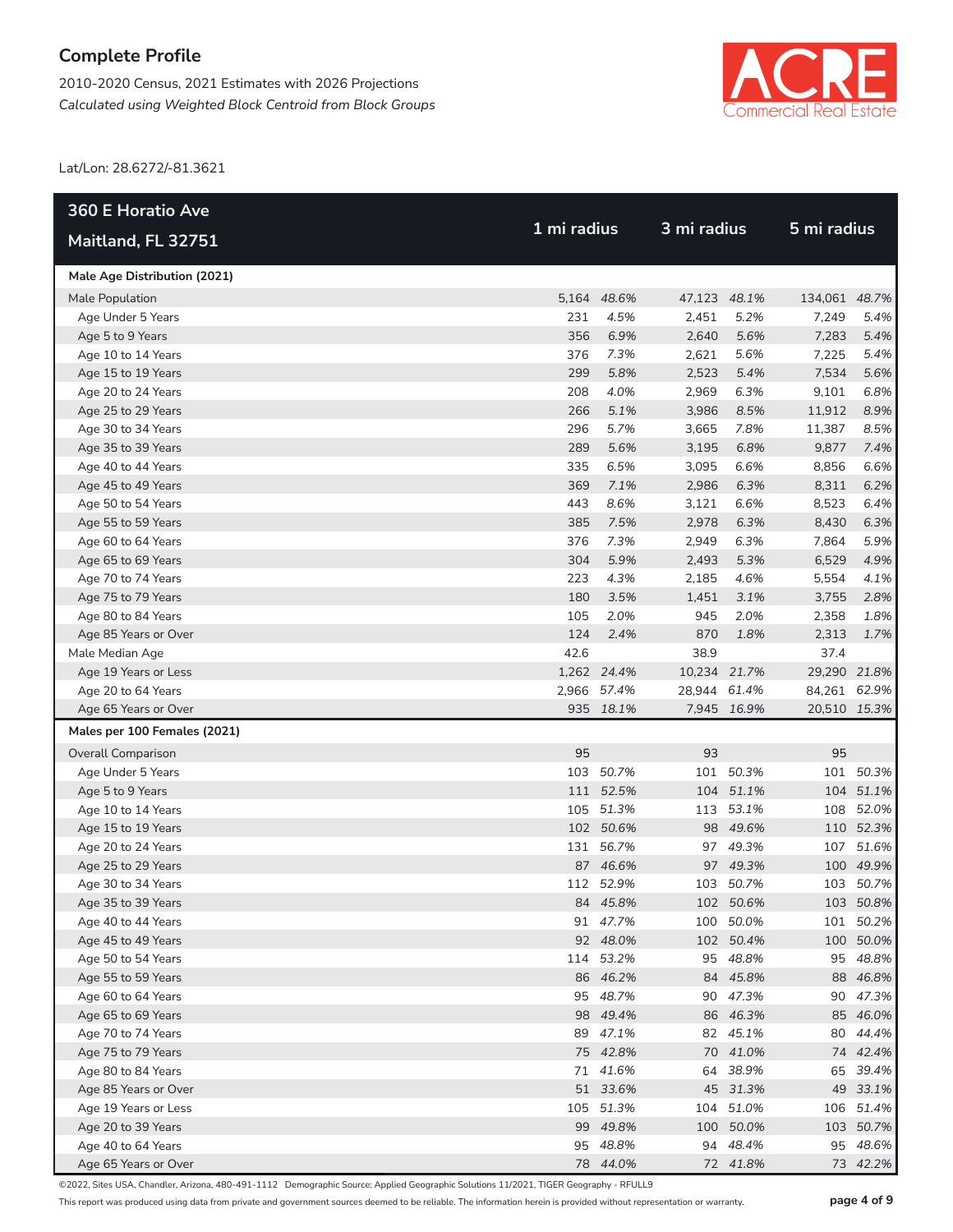2010-2020 Census, 2021 Estimates with 2026 Projections *Calculated using Weighted Block Centroid from Block Groups*



Lat/Lon: 28.6272/-81.3621

| <b>360 E Horatio Ave</b>                     |             |             |              |             |               |              |
|----------------------------------------------|-------------|-------------|--------------|-------------|---------------|--------------|
| Maitland, FL 32751                           | 1 mi radius |             | 3 mi radius  |             | 5 mi radius   |              |
| Household Type (2021)                        |             |             |              |             |               |              |
| <b>Total Households</b>                      | 4,332       |             | 42,570       |             | 118,819       |              |
| Households with Children                     |             | 1,259 29.1% | 10,390 24.4% |             | 29,485 24.8%  |              |
| Average Household Size                       | 2.4         |             | 2.2          |             | 2.3           |              |
| Household Density per Square Mile            | 1,379       |             | 1,506        |             | 1,513         |              |
| <b>Population Family</b>                     |             | 8,703 81.9% | 71,720 73.2% |             | 203,532 73.9% |              |
| Population Non-Family                        |             | 1,839 17.3% | 23,952 24.5% |             | 67,455 24.5%  |              |
| <b>Population Group Quarters</b>             | 81          | 0.8%        | 2,272        | 2.3%        | 4,298         | 1.6%         |
| <b>Family Households</b>                     |             | 2,791 64.4% | 23,618 55.5% |             | 66,694 56.1%  |              |
| Married Couple Households                    |             | 2,215 79.4% | 15,794 66.9% |             | 44,794 67.2%  |              |
| Other Family Households with Children        |             | 576 20.6%   |              | 7,824 33.1% | 21,900 32.8%  |              |
| Family Households with Children              |             | 1,252 44.9% | 10,273 43.5% |             | 29,102 43.6%  |              |
| Married Couple with Children                 |             | 914 73.0%   |              | 5,944 57.9% | 16,967 58.3%  |              |
| Other Family Households with Children        |             | 338 27.0%   |              | 4,329 42.1% | 12,135 41.7%  |              |
| Family Households No Children                |             | 1,539 55.1% | 13,345 56.5% |             | 37,592 56.4%  |              |
| Married Couple No Children                   |             | 1,301 84.5% |              | 9,850 73.8% | 27,827 74.0%  |              |
| Other Family Households No Children          |             | 238 15.5%   |              | 3,495 26.2% |               | 9,765 26.0%  |
| Non-Family Households                        |             | 1,540 35.6% | 18,952 44.5% |             | 52,124 43.9%  |              |
| Non-Family Households with Children          | 7           | 0.4%        | 117          | 0.6%        | 382           | 0.7%         |
| Non-Family Households No Children            | 1,534       | 99.6%       | 18,835       | 99.4%       | 51,742 99.3%  |              |
| Average Family Household Size                | 3.1         |             | 3.0          |             | 3.1           |              |
| Average Family Income                        | \$131,940   |             | \$132,365    |             | \$116,552     |              |
| Median Family Income                         | \$131,321   |             | \$103,424    |             | \$95,918      |              |
| Average Non-Family Household Size            | 1.2         |             | 1.3          |             | 1.3           |              |
| Marital Status (2021)                        |             |             |              |             |               |              |
| Population Age 15 Years or Over              | 8,755       |             | 82,970       |             | 232,719       |              |
| Never Married                                |             | 2,092 23.9% | 29,361 35.4% |             | 83,011 35.7%  |              |
| <b>Currently Married</b>                     |             | 4,754 54.3% | 34,069 41.1% |             | 93,965 40.4%  |              |
| <b>Previously Married</b>                    |             | 1,909 21.8% | 19,540 23.6% |             | 55,743 24.0%  |              |
| Separated                                    |             | 255 13.4%   |              | 3,487 17.8% |               | 9,918 17.8%  |
| Widowed                                      |             | 620 32.5%   |              | 5,310 27.2% | 13,503 24.2%  |              |
| Divorced                                     |             | 1,034 54.1% | 10,743 55.0% |             |               | 32,322 58.0% |
| <b>Educational Attainment (2021)</b>         |             |             |              |             |               |              |
| Adult Population Age 25 Years or Over        | 7,797       |             | 71,858       |             | 200,706       |              |
| Elementary (Grade Level 0 to 8)              | 108         | 1.4%        | 1,660        | 2.3%        | 4,672         | 2.3%         |
| Some High School (Grade Level 9 to 11)       | 137         | 1.8%        | 2,952        | 4.1%        | 8,790         | 4.4%         |
| High School Graduate                         |             | 1,037 13.3% | 14,259 19.8% |             | 41,858 20.9%  |              |
| Some College                                 |             | 1,150 14.7% | 12,321 17.1% |             |               | 35,303 17.6% |
| Associate Degree Only                        | 550         | 7.1%        |              | 7,807 10.9% | 24,412 12.2%  |              |
| <b>Bachelor Degree Only</b>                  |             | 2,523 32.4% | 20,335 28.3% |             |               | 54,647 27.2% |
| Graduate Degree                              |             | 2,293 29.4% | 12,525 17.4% |             | 31,023 15.5%  |              |
| Any College (Some College or Higher)         |             | 6,516 83.6% | 52,988 73.7% |             | 145,386 72.4% |              |
| College Degree + (Bachelor Degree or Higher) |             | 4,816 61.8% | 32,860 45.7% |             | 85,671 42.7%  |              |

©2022, Sites USA, Chandler, Arizona, 480-491-1112 Demographic Source: Applied Geographic Solutions 11/2021, TIGER Geography - RFULL9

This report was produced using data from private and government sources deemed to be reliable. The information herein is provided without representation or warranty. **page 5 of 9**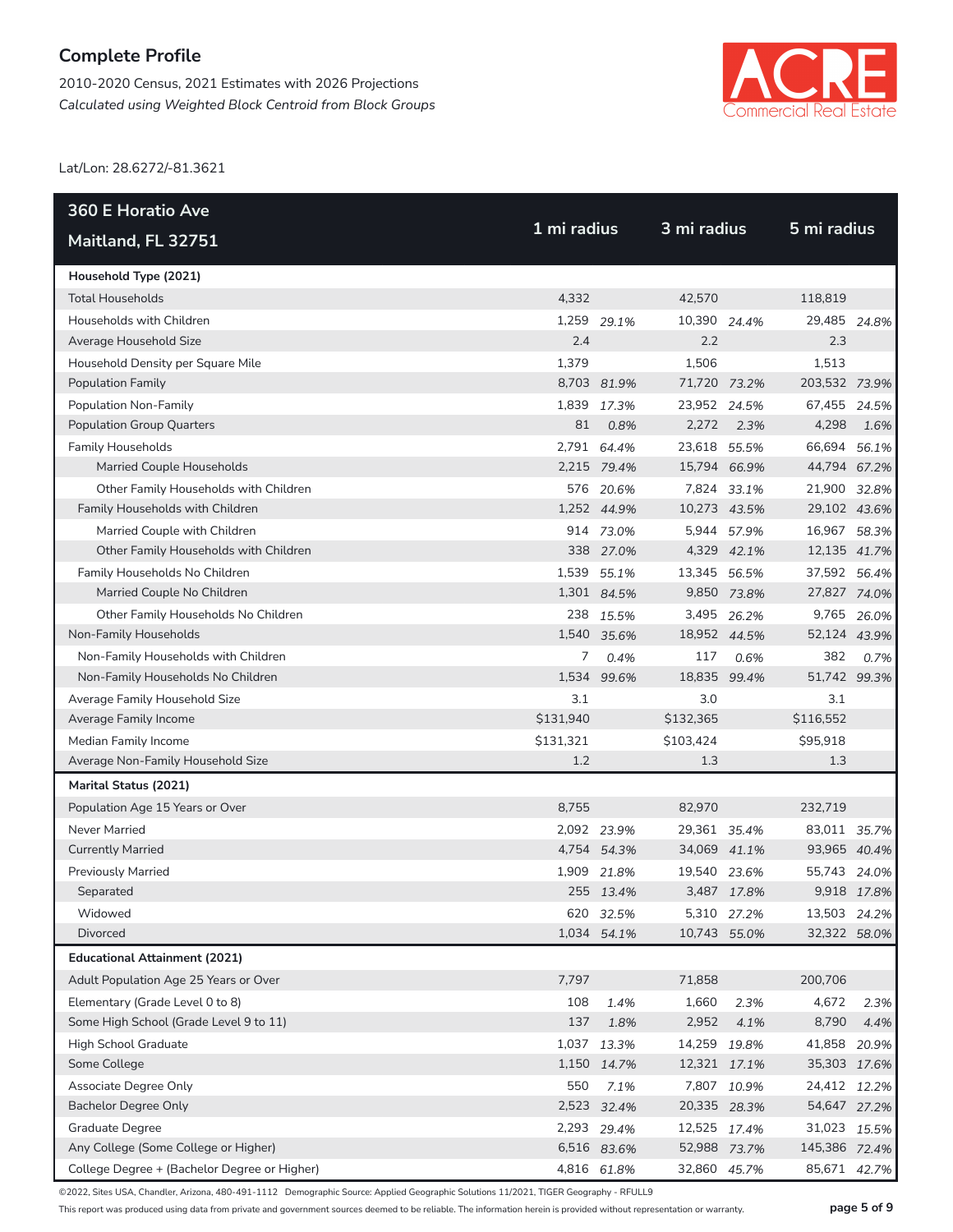2010-2020 Census, 2021 Estimates with 2026 Projections *Calculated using Weighted Block Centroid from Block Groups*



Lat/Lon: 28.6272/-81.3621

| <b>360 E Horatio Ave</b>                                                             |             |             |                     |             |                     |      |
|--------------------------------------------------------------------------------------|-------------|-------------|---------------------|-------------|---------------------|------|
| Maitland, FL 32751                                                                   | 1 mi radius |             | 3 mi radius         |             | 5 mi radius         |      |
| Housing                                                                              |             |             |                     |             |                     |      |
| Total Housing Units (2021)                                                           | 4,863       |             | 46,480              |             | 127,276             |      |
| Total Housing Units (2020)                                                           | 4,527       |             | 46,292              |             | 126,366             |      |
| Historical Annual Growth (2020-2021)                                                 | 336         |             | 188                 |             | 910                 |      |
| Housing Units Occupied (2021)                                                        |             | 4,332 89.1% | 42,570 91.6%        |             | 118,819 93.4%       |      |
| Housing Units Owner-Occupied                                                         |             | 3,000 69.3% | 22,514 52.9%        |             | 64,413 54.2%        |      |
| Housing Units Renter-Occupied                                                        |             | 1,331 30.7% | 20,057 47.1%        |             | 54,406 45.8%        |      |
| Housing Units Vacant (2021)                                                          |             | 532 10.9%   | 3,910               | 8.4%        | 8,457               | 6.6% |
| Household Size (2021)                                                                |             |             |                     |             |                     |      |
| <b>Total Households</b>                                                              | 4,332       |             | 42,570              |             | 118,819             |      |
| 1 Person Households                                                                  |             | 1,296 29.9% | 14,846 34.9%        |             | 39,732 33.4%        |      |
| 2 Person Households                                                                  |             | 1,395 32.2% | 14,195 33.3%        |             | 39,993 33.7%        |      |
| 3 Person Households                                                                  |             | 660 15.2%   |                     | 6,296 14.8% | 18,331 15.4%        |      |
| 4 Person Households                                                                  |             | 661 15.3%   |                     | 4,402 10.3% | 12,680 10.7%        |      |
| 5 Person Households                                                                  | 233         | 5.4%        | 1,898               | 4.5%        | 5,323               | 4.5% |
| 6 Person Households                                                                  | 55          | 1.3%        | 599                 | 1.4%        | 1,747               | 1.5% |
| 7 or More Person Households                                                          | 32          | 0.7%        | 334                 | 0.8%        | 1,014               | 0.9% |
| Household Income Distribution (2021)                                                 |             |             |                     |             |                     |      |
| HH Income \$200,000 or More                                                          |             | 915 21.1%   |                     | 4,452 10.5% | 10,506              | 8.8% |
| HH Income \$150,000 to \$199,999                                                     | 332         | 7.7%        | 2,355               | 5.5%        | 7,182               | 6.0% |
| HH Income \$125,000 to \$149,999                                                     | 270         | 6.2%        | 2,427               | 5.7%        | 6,764               | 5.7% |
| HH Income \$100,000 to \$124,999                                                     |             | 445 10.3%   | 3,605               | 8.5%        | 10,172              | 8.6% |
| HH Income \$75,000 to \$99,999                                                       |             | 550 12.7%   |                     | 5,661 13.3% | 16,463 13.9%        |      |
| HH Income \$50,000 to \$74,999                                                       |             | 707 16.3%   |                     | 8,480 19.9% | 24,775 20.9%        |      |
| HH Income \$35,000 to \$49,999                                                       | 350         | 8.1%        |                     | 4,893 11.5% | 14,160 11.9%        |      |
| HH Income \$25,000 to \$34,999                                                       | 217         | 5.0%        | 4,087               | 9.6%        | 10,910              | 9.2% |
| HH Income \$15,000 to \$24,999                                                       | 219         | 5.1%        | 2,970               | 7.0%        | 7,846               | 6.6% |
| HH Income \$10,000 to \$14,999                                                       | 129         | 3.0%        | 1,212               | 2.8%        | 3,292               | 2.8% |
| HH Income Under \$10,000                                                             | 197         | 4.5%        | 2,428               | 5.7%        | 6,748               | 5.7% |
| Household Vehicles (2021)                                                            |             |             |                     |             |                     |      |
| Households 0 Vehicles Available                                                      | 99          | 2.3%        | 2,104               | 4.9%        | 5,896               | 5.0% |
| Households 1 Vehicle Available                                                       |             | 1,586 36.6% | 18,385 43.2%        |             | 48,455 40.8%        |      |
| Households 2 Vehicles Available                                                      |             | 1.795 41.4% | 15,694 36.9%        |             | 46,310 39.0%        |      |
| Households 3 or More Vehicles Available                                              |             | 852 19.7%   |                     | 6,387 15.0% | 18,158 15.3%        |      |
| <b>Total Vehicles Available</b>                                                      | 8,089       |             | 71,185              |             | 201,096             |      |
| Average Vehicles per Household                                                       | 1.9         |             | 1.7                 |             | 1.7                 |      |
| Owner-Occupied Household Vehicles                                                    |             | 6,314 78.1% | 43,399 61.0%        |             | 124,235 61.8%       |      |
| Average Vehicles per Owner-Occupied Household                                        | 2.1         |             | 1.9                 |             | 1.9                 |      |
| Renter-Occupied Household Vehicles<br>Average Vehicles per Renter-Occupied Household | 1.3         | 1,775 21.9% | 27,786 39.0%<br>1.4 |             | 76,861 38.2%<br>1.4 |      |
| Travel Time (2021)                                                                   |             |             |                     |             |                     |      |
|                                                                                      | 4,394       |             | 44,455              |             | 131,178             |      |
| Worker Base Age 16 years or Over<br>Travel to Work in 14 Minutes or Less             |             | 916 20.8%   |                     | 8,610 19.4% | 24,545 18.7%        |      |
| Travel to Work in 15 to 29 Minutes                                                   |             | 1,807 41.1% | 16,969 38.2%        |             | 47,305 36.1%        |      |
| Travel to Work in 30 to 59 Minutes                                                   |             | 968 22.0%   | 11,879 26.7%        |             | 38,312 29.2%        |      |
| Travel to Work in 60 Minutes or More                                                 | 199         | 4.5%        | 3,378               | 7.6%        | 9,731               | 7.4% |
| Work at Home                                                                         |             | 505 11.5%   | 3,620               | 8.1%        | 11,285              | 8.6% |
| Average Minutes Travel to Work                                                       | 20.3        |             | 23.3                |             | 24.2                |      |

©2022, Sites USA, Chandler, Arizona, 480-491-1112 Demographic Source: Applied Geographic Solutions 11/2021, TIGER Geography - RFULL9

This report was produced using data from private and government sources deemed to be reliable. The information herein is provided without representation or warranty. **page 6 of 9**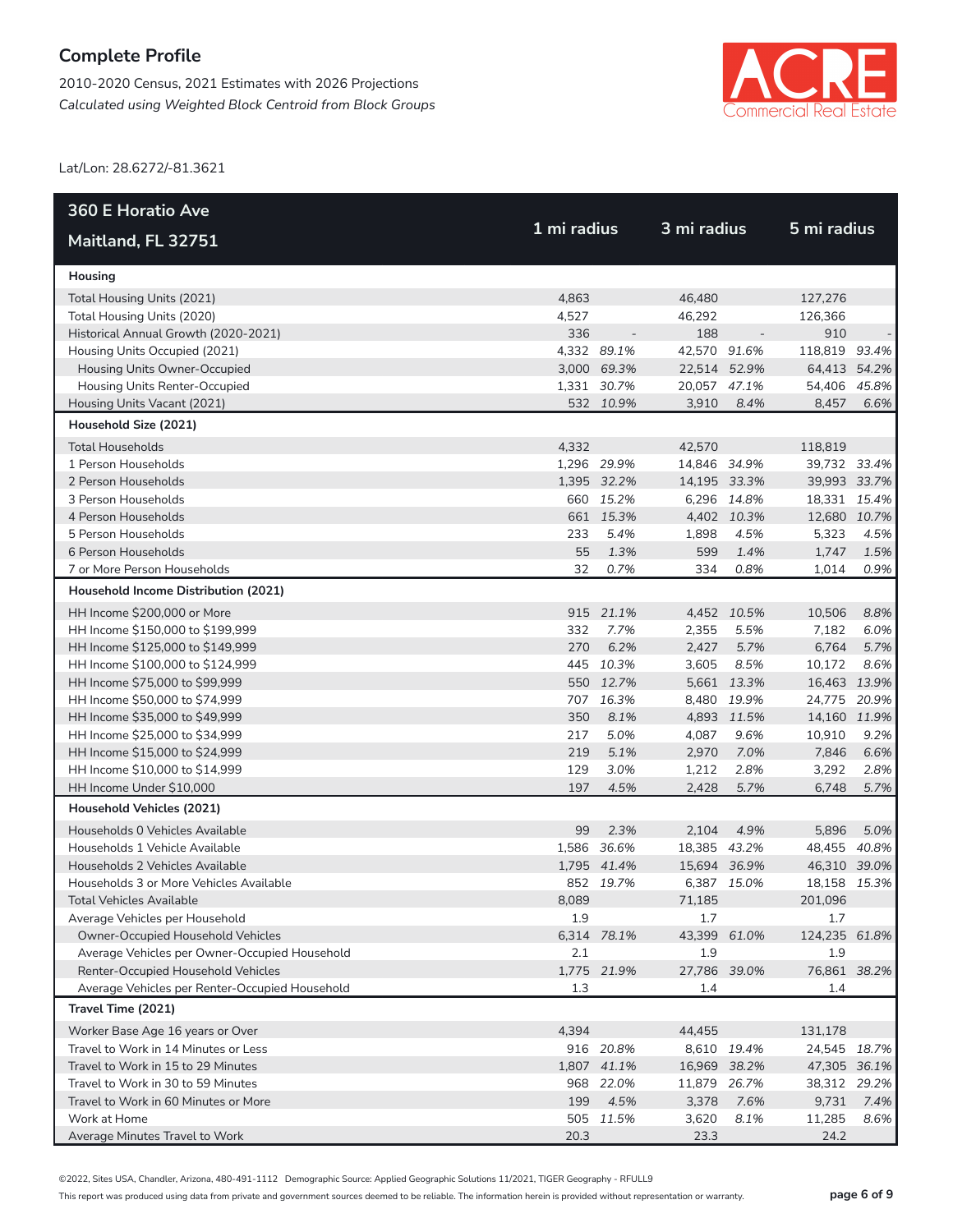2010-2020 Census, 2021 Estimates with 2026 Projections *Calculated using Weighted Block Centroid from Block Groups*



Lat/Lon: 28.6272/-81.3621

| <b>360 E Horatio Ave</b>                       |             |                          | 3 mi radius  |                          |               |          |  |  |
|------------------------------------------------|-------------|--------------------------|--------------|--------------------------|---------------|----------|--|--|
| Maitland, FL 32751                             | 1 mi radius |                          |              |                          | 5 mi radius   |          |  |  |
| Transportation To Work (2021)                  |             |                          |              |                          |               |          |  |  |
| Worker Base Age 16 years or Over               | 4,394       |                          | 44,455       |                          | 131,178       |          |  |  |
| Drive to Work Alone                            |             | 3,327 75.7%              | 34,141 76.8% |                          | 100,977 77.0% |          |  |  |
| Drive to Work in Carpool                       | 360         | 8.2%                     | 4,056        | 9.1%                     | 11,796        | 9.0%     |  |  |
| Travel to Work by Public Transportation        | 129         | 2.9%                     | 878          | 2.0%                     | 2,480         | 1.9%     |  |  |
| Drive to Work on Motorcycle                    |             |                          | 71           | 0.2%                     | 128           |          |  |  |
| Bicycle to Work                                | 2           | $\overline{\phantom{a}}$ | 216          | 0.5%                     | 686           | 0.5%     |  |  |
| Walk to Work                                   | 46          | 1.1%                     | 1,156        | 2.6%                     | 2,789         | 2.1%     |  |  |
| <b>Other Means</b>                             | 25          | 0.6%                     | 318          | 0.7%                     | 1,036         | 0.8%     |  |  |
| Work at Home                                   |             | 505 11.5%                | 3,620        | 8.1%                     | 11,285        | 8.6%     |  |  |
| Daytime Demographics (2021)                    |             |                          |              |                          |               |          |  |  |
| <b>Total Businesses</b>                        | 1,248       |                          | 11,362       |                          | 25,012        |          |  |  |
| <b>Total Employees</b>                         | 8,468       |                          | 97,488       |                          | 203,290       |          |  |  |
| <b>Company Headquarter Businesses</b>          | 42          | 3.4%                     | 424          | 3.7%                     | 925           | 3.7%     |  |  |
| Company Headquarter Employees                  |             | 847 10.0%                | 14,930 15.3% |                          | 29,351 14.4%  |          |  |  |
| <b>Employee Population per Business</b>        |             | 6.8 to 1                 |              | 8.6 to 1                 |               | 8.1 to 1 |  |  |
| <b>Residential Population per Business</b>     |             | 8.5 to 1                 |              | 8.6 to 1                 | 11.0 to $1$   |          |  |  |
| Adj. Daytime Demographics Age 16 Years or Over | 12,706      |                          | 134.966      |                          | 301,942       |          |  |  |
| <b>Labor Force</b>                             |             |                          |              |                          |               |          |  |  |
| Labor Population Age 16 Years or Over (2021)   | 8,632       |                          | 82,054       |                          | 230,120       |          |  |  |
| Labor Force Total Males (2021)                 |             | 4,145 48.0%              | 38,937 47.5% |                          | 110,959 48.2% |          |  |  |
| Male Civilian Employed                         |             | 2,517 60.7%              | 23,384 60.1% |                          | 68,762 62.0%  |          |  |  |
| Male Civilian Unemployed                       | 160         | 3.9%                     | 1,493        | 3.8%                     | 3,936         | 3.5%     |  |  |
| Males in Armed Forces                          |             |                          | 121          | 0.3%                     | 260           | 0.2%     |  |  |
| Males Not in Labor Force                       |             | 1,468 35.4%              | 13,940 35.8% |                          | 38,001 34.2%  |          |  |  |
| Labor Force Total Females (2021)               |             | 4,487 52.0%              | 43,117 52.5% |                          | 119,161 51.8% |          |  |  |
| Female Civilian Employed                       |             | 1,877 41.8%              | 21,071 48.9% |                          | 62,415 52.4%  |          |  |  |
| Female Civilian Unemployed                     | 101         | 2.2%                     | 1,167        | 2.7%                     | 3,878         | 3.3%     |  |  |
| Females in Armed Forces                        |             |                          |              |                          | 30            |          |  |  |
| Females Not in Labor Force                     |             | 2,509 55.9%              |              | 20,879 48.4%             | 52,837 44.3%  |          |  |  |
| Unemployment Rate                              | 261         | 3.0%                     | 2,659        | 3.2%                     | 7,814         | 3.4%     |  |  |
| Occupation (2021)                              |             |                          |              |                          |               |          |  |  |
| Occupation Population Age 16 Years or Over     | 4,394       |                          | 44,455       |                          | 131,178       |          |  |  |
| <b>Occupation Total Males</b>                  |             | 2,517 57.3%              | 23,384 52.6% |                          | 68,762 52.4%  |          |  |  |
| <b>Occupation Total Females</b>                |             | 1,877 42.7%              | 21,071 47.4% |                          | 62,415 47.6%  |          |  |  |
| Management, Business, Financial Operations     |             | 1,056 24.0%              |              | 8,948 20.1%              | 24,331 18.5%  |          |  |  |
| Professional, Related                          |             | 1,223 27.8%              | 11,203 25.2% |                          | 32,790 25.0%  |          |  |  |
| Service                                        |             | 686 15.6%                |              | 7,034 15.8%              | 21,398 16.3%  |          |  |  |
| Sales, Office                                  |             | 1,018 23.2%              |              | 10,989 24.7%             | 31,838 24.3%  |          |  |  |
| Farming, Fishing, Forestry                     | 16          | 0.4%                     | 43           | $\overline{\phantom{a}}$ | 148           | 0.1%     |  |  |
| Construction, Extraction, Maintenance          | 55          | 1.3%                     | 2,332        | 5.2%                     | 8,732         | 6.7%     |  |  |
| Production, Transport, Material Moving         | 339         | 7.7%                     | 3,905        | 8.8%                     | 11,941        | 9.1%     |  |  |
| White Collar Workers                           |             | 3,297 75.0%              | 31,140 70.0% |                          | 88,959 67.8%  |          |  |  |
| <b>Blue Collar Workers</b>                     |             | 1,097 25.0%              | 13,315 30.0% |                          | 42,219 32.2%  |          |  |  |

©2022, Sites USA, Chandler, Arizona, 480-491-1112 Demographic Source: Applied Geographic Solutions 11/2021, TIGER Geography - RFULL9

This report was produced using data from private and government sources deemed to be reliable. The information herein is provided without representation or warranty. **page 7 of 9**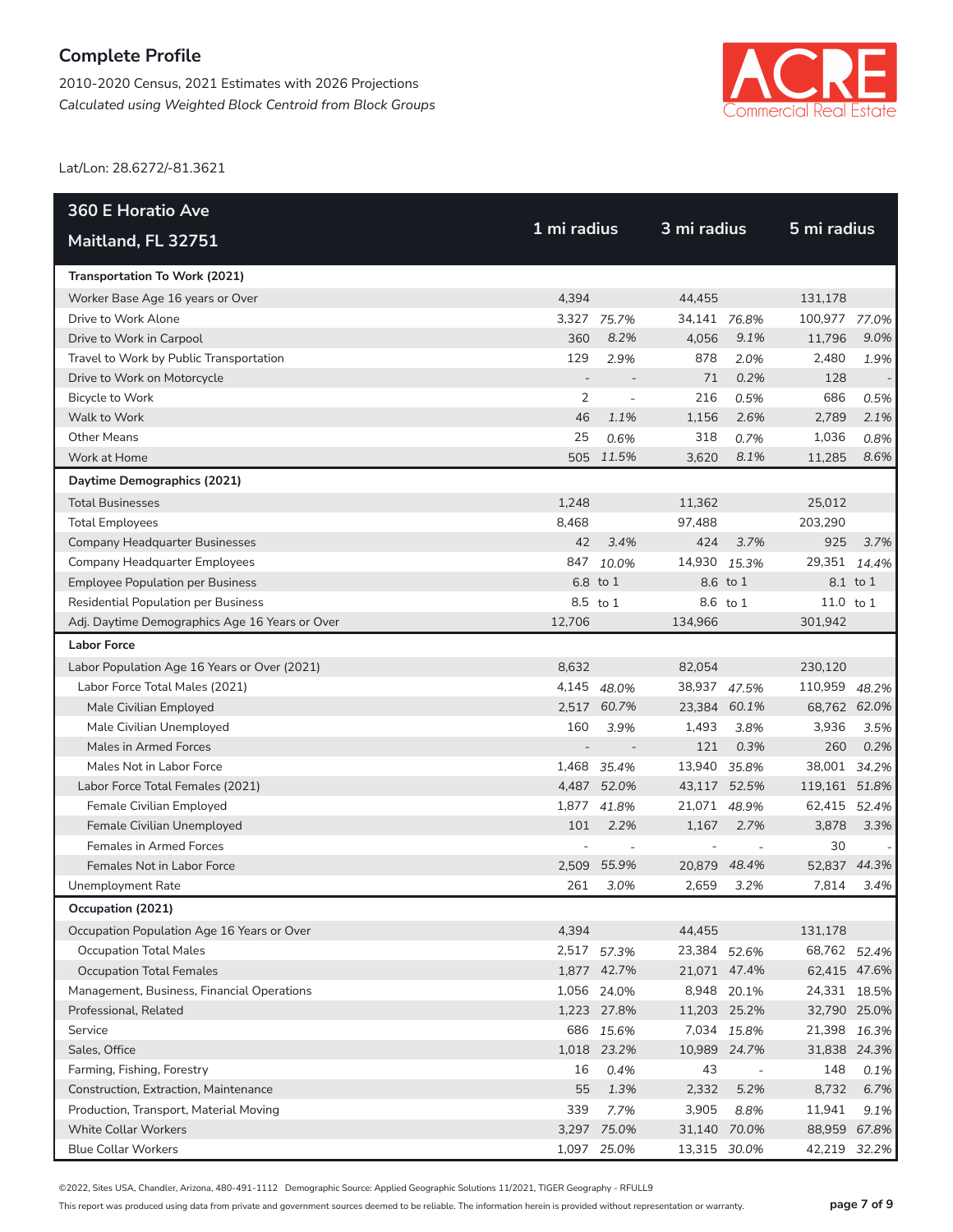2010-2020 Census, 2021 Estimates with 2026 Projections *Calculated using Weighted Block Centroid from Block Groups*



Lat/Lon: 28.6272/-81.3621

| <b>360 E Horatio Ave</b>           |                |                          |             |             |              |             |
|------------------------------------|----------------|--------------------------|-------------|-------------|--------------|-------------|
| Maitland, FL 32751                 | 1 mi radius    |                          | 3 mi radius |             | 5 mi radius  |             |
| Units In Structure (2021)          |                |                          |             |             |              |             |
| <b>Total Units</b>                 | 2,895          |                          | 37,513      |             | 105,703      |             |
| 1 Detached Unit                    |                | 2,663 92.0%              | 21,729      | 57.9%       | 62,748 59.4% |             |
| 1 Attached Unit                    |                | 552 19.1%                | 3,592       | 9.6%        | 10,604 10.0% |             |
| 2 Units                            | 93             | 3.2%                     | 702         | 1.9%        | 2,102        | 2.0%        |
| 3 to 4 Units                       | 71             | 2.5%                     | 2,180       | 5.8%        | 6,255        | 5.9%        |
| 5 to 9 Units                       | 68             | 2.4%                     | 3,496       | 9.3%        | 9,197        | 8.7%        |
| 10 to 19 Units                     | 229            | 7.9%                     | 4,862       | 13.0%       | 12,063 11.4% |             |
| 20 to 49 Units                     | 114            | 3.9%                     | 2,561       | 6.8%        | 6,723        | 6.4%        |
| 50 or More Units                   | 520            | 18.0%                    | 3,079       | 8.2%        | 6,871        | 6.5%        |
| Mobile Home or Trailer             | 17             | 0.6%                     | 350         | 0.9%        | 2,064        | 2.0%        |
| <b>Other Structure</b>             | $\overline{4}$ | 0.1%                     | 18          |             | 192          | 0.2%        |
| Homes Built By Year (2021)         |                |                          |             |             |              |             |
| Homes Built 2014 or later          |                | 485 10.0%                | 2,935       | 6.3%        | 6,991        | 5.5%        |
| Homes Built 2010 to 2013           | 165            | 3.4%                     | 644         | 1.4%        | 2,126        | 1.7%        |
| Homes Built 2000 to 2009           | 406            | 8.3%                     | 3,589       | 7.7%        | 11,283       | 8.9%        |
| Homes Built 1990 to 1999           | 371            | 7.6%                     |             | 4,918 10.6% | 14,474 11.4% |             |
| Homes Built 1980 to 1989           |                | 663 13.6%                |             | 7,748 16.7% | 26,212 20.6% |             |
| Homes Built 1970 to 1979           |                | 671 13.8%                |             | 9,013 19.4% | 25,034 19.7% |             |
| Homes Built 1960 to 1969           |                | 872 17.9%                |             | 6,869 14.8% | 14,129 11.1% |             |
| Homes Built 1950 to 1959           | 609            | 12.5%                    |             | 5,219 11.2% | 13,201 10.4% |             |
| Homes Built 1940 to 1949           | 50             | 1.0%                     | 885         | 1.9%        | 3,307        | 2.6%        |
| Homes Built Before 1939            | 38             | 0.8%                     | 750         | 1.6%        | 2,062        | 1.6%        |
| Median Age of Homes                | 35.4 yrs       |                          | 36.3 yrs    |             | 35.3 yrs     |             |
| Home Values (2021)                 |                |                          |             |             |              |             |
| Owner Specified Housing Units      | 3,000          |                          | 22,514      |             | 64,413       |             |
| Home Values \$1,000,000 or More    | 262            | 8.7%                     | 1,617       | 7.2%        | 2,615        | 4.1%        |
| Home Values \$750,000 to \$999,999 | 289            | 9.6%                     | 1,124       | 5.0%        | 2,302        | 3.6%        |
| Home Values \$500,000 to \$749,999 |                | 644 21.5%                | 2,366       | 10.5%       | 5,057        | 7.9%        |
| Home Values \$400,000 to \$499,999 |                | 395 13.2%                | 2,196       | 9.8%        | 5,925        | 9.2%        |
| Home Values \$300,000 to \$399,999 | 467            | 15.6%                    |             | 3,603 16.0% | 10,969       | 17.0%       |
| Home Values \$250,000 to \$299,999 |                | 341 11.4%                |             | 2,988 13.3% | 10,369 16.1% |             |
| Home Values \$200,000 to \$249,999 | 176            | 5.9%                     |             | 2,908 12.9% |              | 9,562 14.8% |
| Home Values \$175,000 to \$199,999 | 37             | 1.2%                     | 1,136       | 5.0%        | 3,871        | 6.0%        |
| Home Values \$150,000 to \$174,999 | 116            | 3.9%                     | 1,520       | 6.8%        | 4,758        | 7.4%        |
| Home Values \$125,000 to \$149,999 | 70             | 2.3%                     | 732         | 3.2%        | 2,145        | 3.3%        |
| Home Values \$100,000 to \$124,999 | 72             | 2.4%                     | 829         | 3.7%        | 2,574        | 4.0%        |
| Home Values \$90,000 to \$99,999   | 35             | 1.2%                     | 260         | 1.2%        | 778          | 1.2%        |
| Home Values \$80,000 to \$89,999   | 8              | 0.3%                     | 146         | 0.6%        | 472          | 0.7%        |
| Home Values \$70,000 to \$79,999   | 15             | 0.5%                     | 243         | 1.1%        | 590          | 0.9%        |
| Home Values \$60,000 to \$69,999   | 2              | $\overline{\phantom{a}}$ | 144         | 0.6%        | 510          | 0.8%        |
| Home Values \$50,000 to \$59,999   | 39             | 1.3%                     | 277         | 1.2%        | 493          | 0.8%        |
| Home Values \$35,000 to \$49,999   | 3              | $\overline{a}$           | 85          | 0.4%        | 293          | 0.5%        |
| Home Values \$25,000 to \$34,999   | 3              | $\overline{a}$           | 95          | 0.4%        | 363          | 0.6%        |
| Home Values \$10,000 to \$24,999   | 18             | 0.6%                     | 150         | 0.7%        | 378          | 0.6%        |
| Home Values Under \$10,000         | 8              | 0.3%                     | 95          | 0.4%        | 385          | 0.6%        |
| Owner-Occupied Median Home Value   | \$415,981      |                          | \$369,680   |             | \$316,062    |             |
| Renter-Occupied Median Rent        | \$1,309        |                          | \$1,145     |             | \$1,174      |             |

©2022, Sites USA, Chandler, Arizona, 480-491-1112 Demographic Source: Applied Geographic Solutions 11/2021, TIGER Geography - RFULL9

This report was produced using data from private and government sources deemed to be reliable. The information herein is provided without representation or warranty. **page 8 of 9**